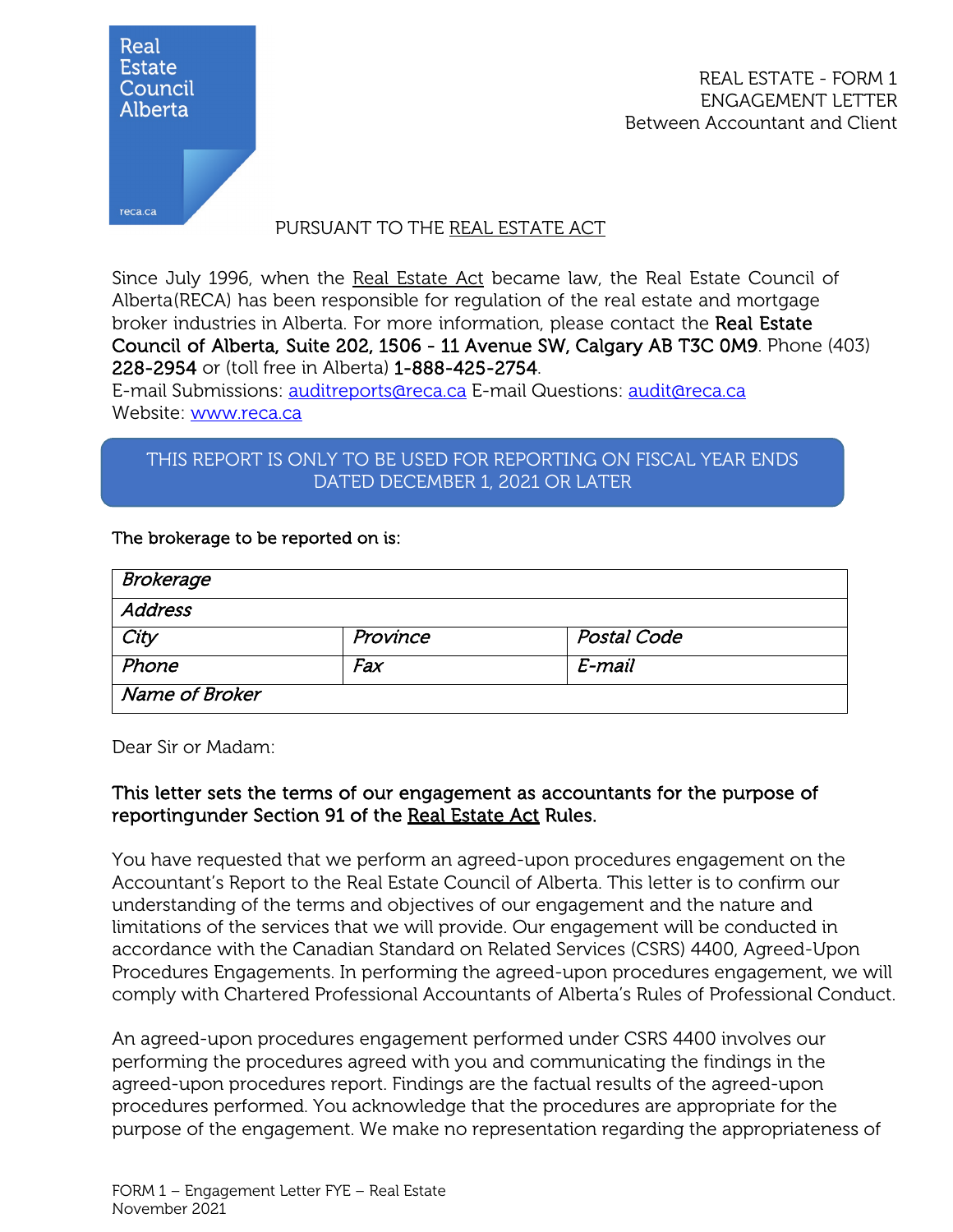# Engagement Letter Between Accountant and Client

the procedures. This agreed-upon procedures engagement will be conducted on the basis that ("brokerage") is responsible for the subject matter on which the agreed-upon procedures are performed. Further, this agreedupon procedures engagement is not an assurance engagement. Accordingly, we do not express an opinion or an assurance conclusion. Furthermore, our engagement cannot be relied upon to prevent or detect defalcations or disclose irregularities, which may have occurred during the Reporting Period. However, we will report on the results of applying the specific procedures.

This engagement, for the fiscal year ended\_\_\_\_\_\_\_\_\_\_\_\_\_\_\_\_\_\_\_\_\_\_\_\_\_\_\_\_\_\_\_will be limited to theprocedures outlined below, except where those procedures are extended as directed by you in writing. Any such additional procedures shall be attached to this letter and become part of the engagement.

The Table of Recommended Minimum Examination Guidelines, on the last page of this document (page 4), will be used in our examination. In completing the **Accountant's** Report,we will select a month of our choice within the fiscal year. The month selected (hereinafter referred to in this report as the "selected month") will be reported to the Real Estate Council of Alberta and used for the purpose of completing procedures 2, 3, 4, 5, 7, 8, and 9 of the Accountant's Report. The procedures we will carry out are as follows if applicable:

1. Reviewed the brokerage's trust depository statements, the trust bank reconciliation and trustliability reconciliation (to determine whether there are sufficient funds in the depositories to

meet the trust liabilities) for each of the twelve (12) months in the fiscal year ended

, and ensure that:

- a) each reconciliation showed there were sufficient funds to meet the liabilities,
- b) a listing of the money held (trust liability) in trust for each transaction, owner, property or tenant has been included as part of the reconciliation and was prepared each month,
- c) there were no debit balances greater than \$100,
- d) there were no overdrafts,
- e) there were no unreconciled differences, and
- f) each trust bank reconciliation and trust liability reconciliation was dated within 30 days ofthe month being reconciled and bore the signature of the broker.
- 2. For the selected month, review a number of Sell/Lease transactions. Determine that they were entered in the brokerage's trust ledger accounts with supporting records and that they indicate:
	- (a) the nature of the trade,
	- (b) a description clearly identifying the real estate involved,
	- (c) the true consideration for the trade (in the case of lease or rental, expressed on an annual, monthly or other basis),
	- (d) the names of the parties to the trade,
	- (e) the amount of the deposit, rent, or other funds received and a record of the disbursement of them, and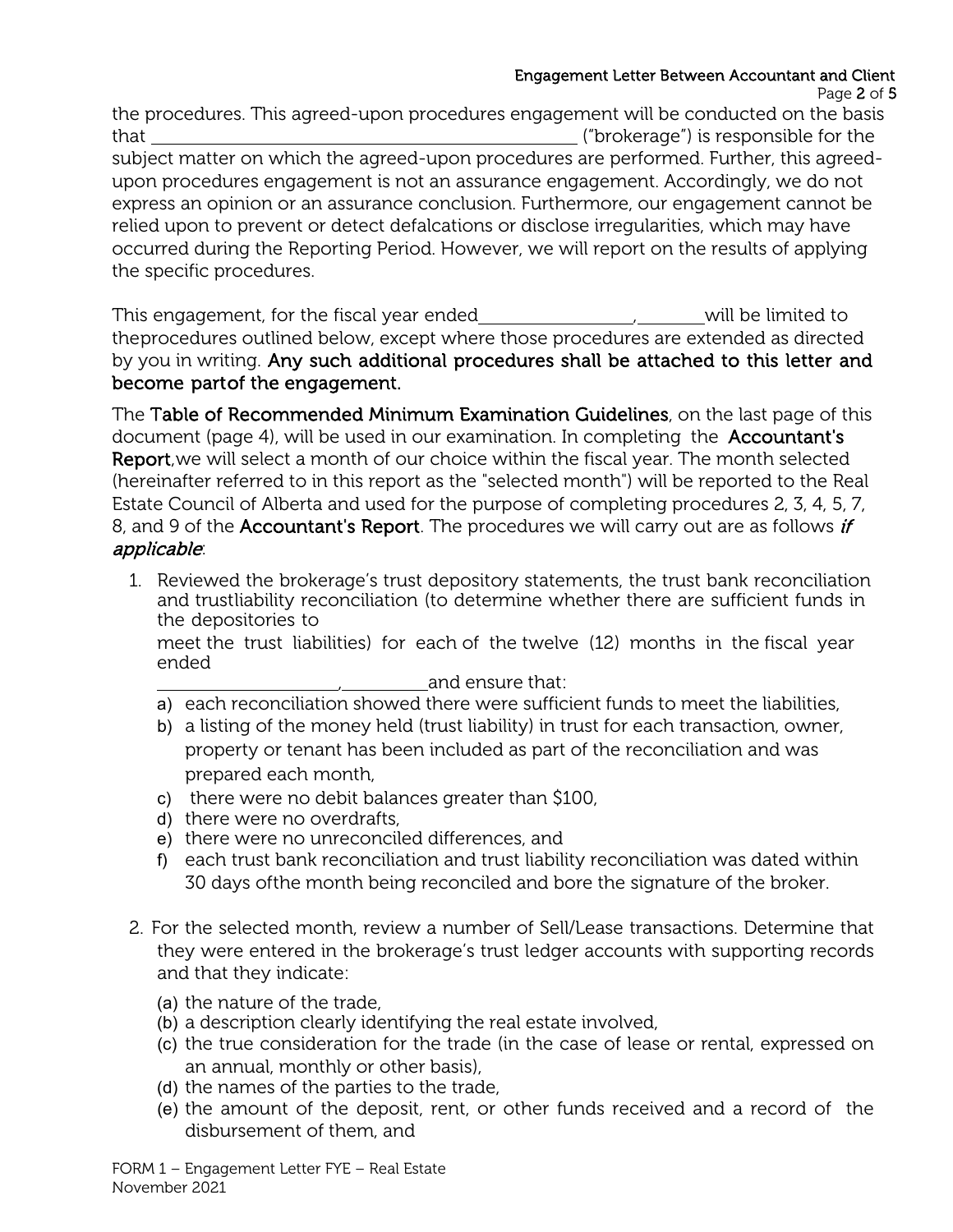- Page 3 of 5
- (f) the amount of the brokerage's commission or other remuneration and the name of the party paying it.
- 3. For the selected month, review a *number of* Property Management trades in real estate. Determine that they were entered in the brokerage's trust ledger accounts and supporting records and that they indicate:
	- a) a description clearly identifying the rental property involved,
	- b) the amount of the rent, security deposit, or other funds to be receivedwas consistent with a signed lease agreement or other document,
	- c) the names of the parties to the trade,
	- d) the amount of the rent or other funds received and a record of the disbursement of them,and
	- e) the amount of the brokerage's management fee or other remuneration, the name of the party paying the fee or other remuneration and that it was consistent with the signed management or other agreement.
- 4. Verify the information in the trust bank reconciliation at the end of the selected month.
- 5. Verify the information in the trust liability reconciliation at the end of the selected month to determine whether there are sufficient funds in the depositories to meet the trust liabilities.
- 6. For all trust accounts in relation to Real Estate and Property Management activity disclosed in the Real Estate Brokerage's Representations to RECA as at , *(fiscal year end date).* Agree the amounts on the depository bank statements to the amount on the brokerage's trust bank reconciliation.
- 7. For the selected month, we traced a number of deposits from the trust ledger to the bank deposit books, bank statements and supporting records, and found trust funds were deposited within (3) banking days after the date of receipt or acceptance of the offer to purchase or within any further period agreed to in writing by the parties to the trade, all trust money received in relation to the Residential Tenancies Act deposited within two (2) banking days after the date of receipt
- 8. For the selected month, examine disbursements from the trust accounts to determinewhether the disbursements are in accordance with the terms of trust governing the use of that money.
- 9. Verify a number of receipts and disbursements in the general account for the selected month to ensure that they are not trust transactions.
- 10. Forward a copy of the **Accountant's Report** to the brokerage and discuss the contents withthe broker.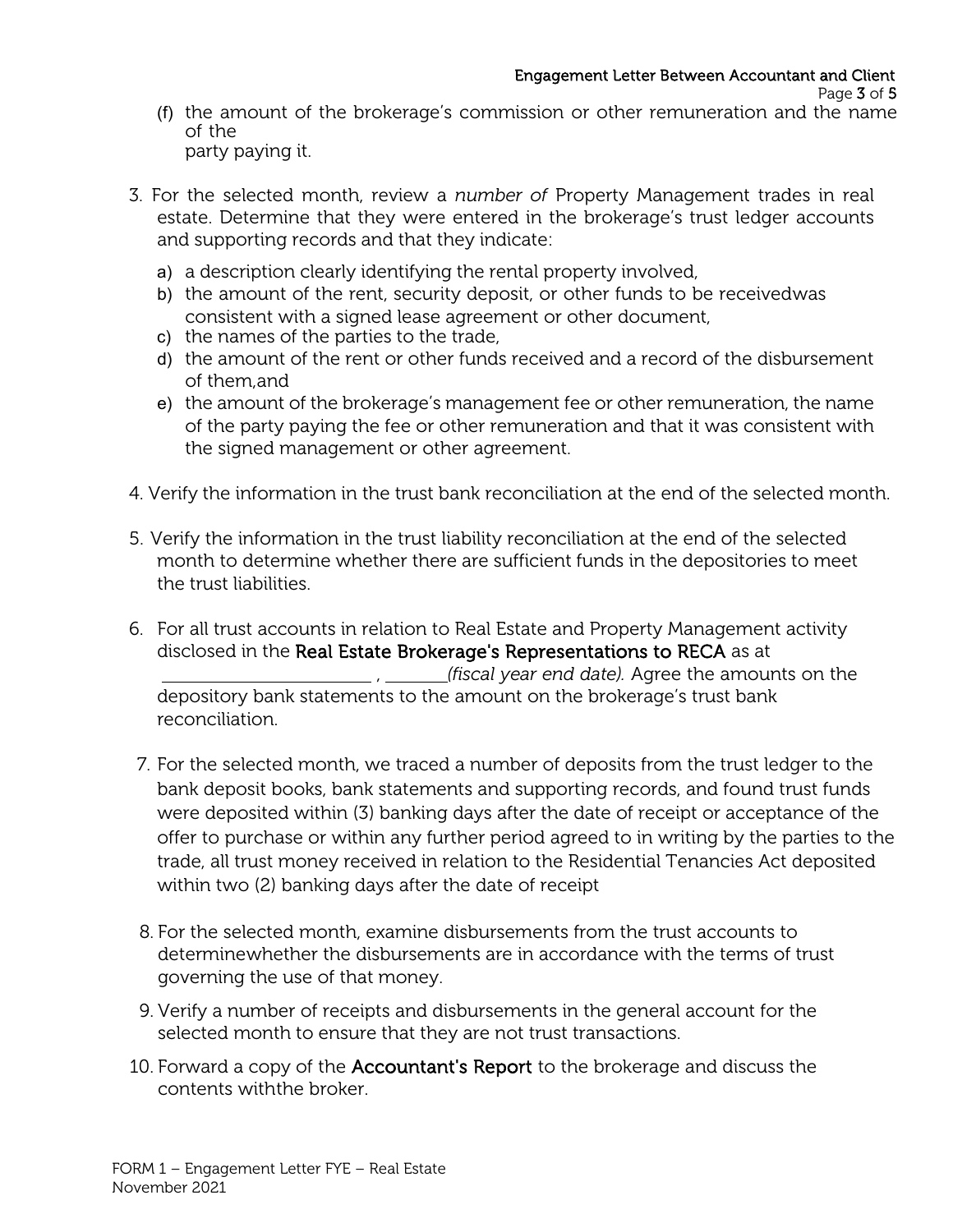These procedures do not constitute an audit and therefore we will not express an opinion about the accuracy or completeness of the trust books, records and financial information provided, or about whether there were any irregularities during the year that were not disclosed to us. However, we will report on the results of the preceding procedures.

So that we may carry out this engagement, you will make available to us all books, correspondence with the Real Estate Council of Alberta and its Registrar, records and accounts pertaining to the real estate firm for the fiscal year ended Your firm will also provide us with the following:

1)Real Estate Brokerage's Representations to the Real Estate Council of Alberta, in the approved form, **duly completed and signed** for the fiscal year ended  $\frac{1}{\sqrt{2}}$ .

2) Accountant's Report, in the approved form, for our completion.

We will discuss the details of the completed **Accountant's Report** with you and provide you a copy of the report for forwarding to the Real Estate Council of Alberta.

Our fees for services rendered will be based on the time spent by us, plus any out-ofpocket expenses that we incur.

### Please review this letter carefully, sign, date, and return one copy to us.

Yours very truly,

Name of Accountant, Accounting Firm Date

Signature of Accountant

The terms set out in the foregoing letter are hereby agreed to.

Name of Broker **Date** 

Signature of Broker